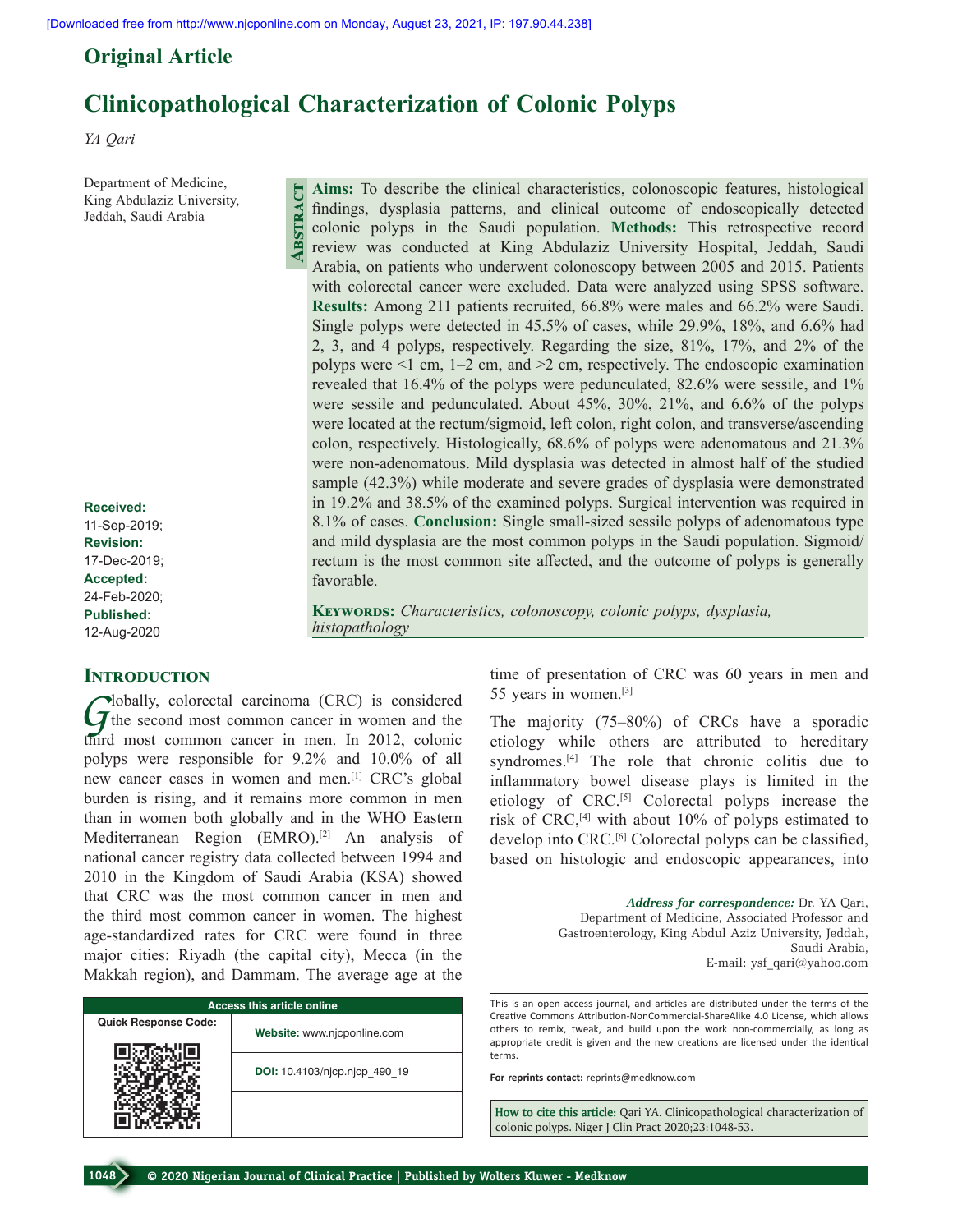non‑neoplastic types that have no malignant potential and neoplastic types that have malignant potential. The non-neoplastic types include hyperplastic polyps, hamartomas, lymphoid aggregates, and inflammatory polyps. The neoplastic types include serrated sessile adenomas (with and without dysplasia), traditional serrated adenomas, tubular adenomas, and villous and tubule-villous adenomas.<sup>[7]</sup> Polyps with high-grades of dysplasia have the highest risk of developing colorectal cancer.[8] Colonoscopy plays a key role in screening for CRC. There are four main indications for colonoscopy: screening for people with average risk of CRC, high-risk screening for people with above‑average risk of CRC e.g., CRC in their family, surveillance for people with personal history of CRC, adenomas or other lesions, and diagnostic colonoscopy for individuals with suspicious signs and symptoms and/or an abnormal fecal immunochemical test (FIT).[9]

Alsanea *et al*. [10] developed guidelines in 2015 for CRC screening in KSA for Saudi patients at average risk for CRC and advised to develop an infrastructure for its implementation. There is no nationwide policy in KSA for CRC, despite concerns about an ongoing increase in the incidence of CRC.[11] Mosli *et al*. [12] reported an increase in the incidence of CRC in KSA from 2001 to 2006 based on national cancer registry data. Specifically for Jeddah, in the Makkah region of KSA, the incidence had also increased from 2000 to 2006.<sup>[13]</sup> However, the clinical characteristics of polyps detected endoscopically in Saudi patients were not well-described. To our knowledge, no published data are available about the detailed features of colonic polyps in the Saudi population. Therefore, our study aimed to describe the clinical characteristics, colonoscopic features, histological findings, dysplasia patterns, and clinical outcome of endoscopically detected colonic polyps.

# **METHODS**

This was a retrospective study conducted at King Abdulaziz University Hospital in Jeddah in the Makkah region in KSA. Data of patients who underwent colonoscopy during the period 2005–2015 were collected from the medical records. All patients whose colonoscopy revealed one or more polyps were eligible to be included in this study. Patients from both genders and at any age were included. Only patients with definite colonic cancers were excluded from this research. Ethical approval was obtained to collect data for this study.

The data collected included demographic data (age, sex, and nationality) of recruited patients, clinical data (such as family history of colonic polyposis or colonic cancer, and indication of colonoscopy), colonoscopic findings (such as polyps number, polyps size, polyps appearance, and polyps location), actions/treatment given during colonoscopy, histological features (such as polyps nature and grades of dysplasia), and long‑term follow‑up and outcome (such as the need for follow‑up colonoscopy, number of colonoscopies carried out further, surgical interventions required, development of carcinoma *in situ*, and death).

In this study, polyps were classified according to their histopathology into adenomatous polyps (including tubular adenomas, villous adenomas, tubulovillous adenomas, and serrated adenomas) and non‑adenomatous polyps (including hyperplastic polyps, inflammatory polysp, lymphoid polyps, lipomatous polyps, and polyps with benign mucosa).<sup>[14]</sup> Microscopically, adenomas are either conventional (villous, tubulovillous, or tubular), serrated, flat, or mixed. Villous adenomas are those containing more than 75% villous component. Villous component constitutes 25–75% of tubulovillous adenomas and <25% of tubular adenomas. Serrated adenomas contain epithelial serrations, basal crypt dilatation, abundant mucin, eosinophilic cytoplasm, boot‑shaped or anchor‑shaped crypts, and thin pencillate basal hyperchromatic nuclei. Low‑grade dysplasia was defined as polyps with pseudo‑stratifications (i.e., stratifications of nuclei not reaching the luminal cell surface), mitotic activity and dysplastic elongated nuclei and apical mucin. Polyps with high-grade dysplasia were those with stratified nuclei that reach the luminal cell surface, enlarged vesicular or hyperchromatic nuclei, prominent nucleoli, prominent atypical mitotic activity, crypts branching, cribriform glands, back‑to‑back glands, irregular budding, necrosis, and reduced mucin.[15]

All gathered data were fed into a computer and analyzed using the Statistical Package for the Social Sciences (SPSS) software, version 22.0. Results were presented in frequency tables. Mean, standard deviation, minimum, and maximum values were utilized to present discrete and continuous quantitative variables. Percentages were utilized to present frequencies.

# **Results**

During the study period, 211 of the patients who underwent colonoscopy in the University Hospital of Jeddah had colonic polyps and, therefore, were included in this study. The mean age of diagnosis of the recruited patients was  $57.19 \pm 13.2$  (20–87) years. About two-thirds of these patients were males (66.8%) and about two-thirds had Saudi nationality (66.2%) [Table 1]. Only two patients (0.9%) had a positive family history of colonic polyps [Table 2].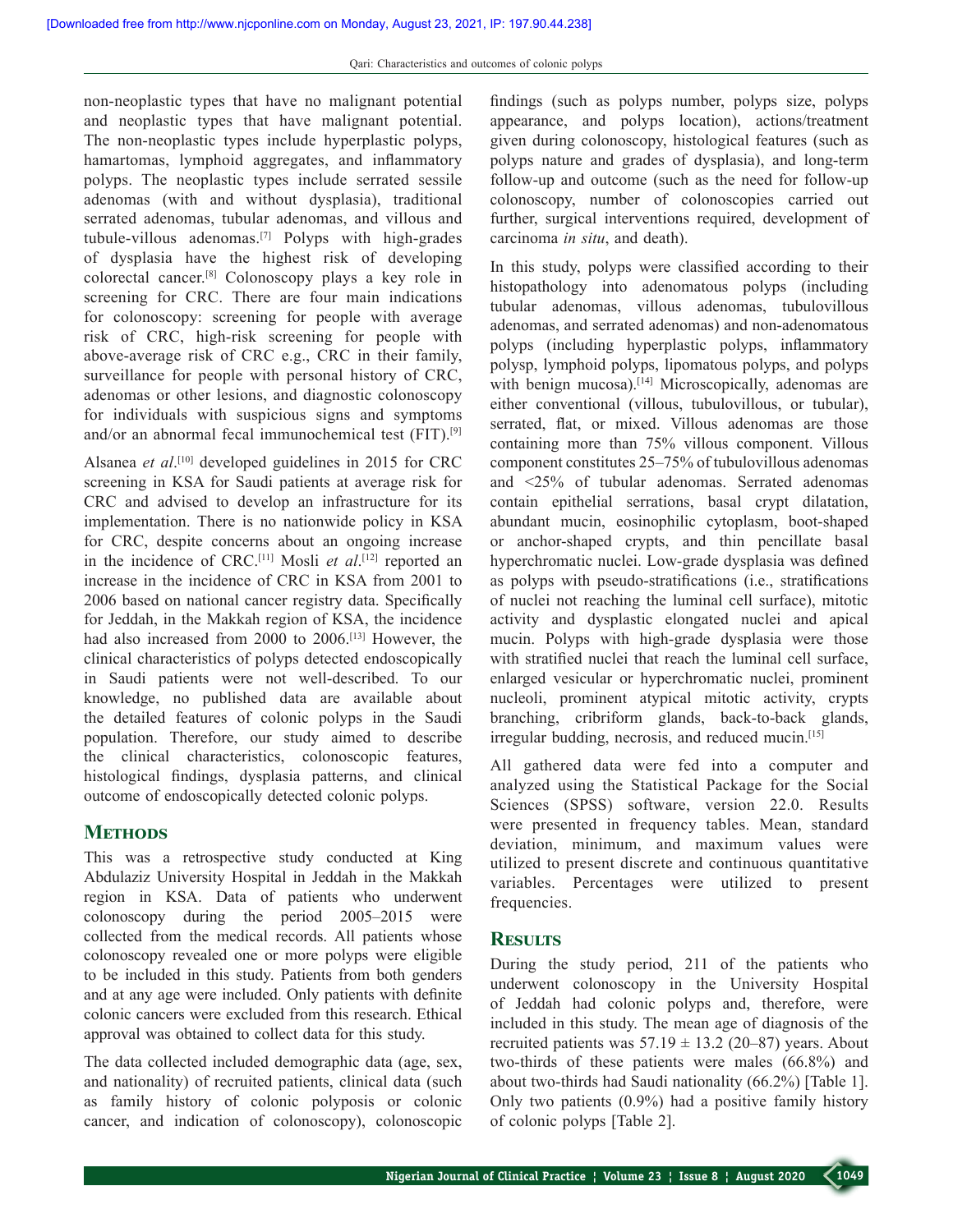Among the recruited patients, various indications for undergoing colonoscopy were found. It was noted that some patients had more than one indication for undergoing colonoscopy. The most common indications were regular surveillance if they had previously detected polyps (46.4%), a first degree relative with colonic polyps or neoplasm (33.6%), and a positive fecal occult blood test (22.3%). Other indications included (chronic) abdominal pain (20.4%), unexplained iron deficiency anemia (14.2%), bleeding per rectum (11.8%), and (unexplained) weight loss (3.8%). The vast majority (96.7%) of patients had a full colonoscopy study [Table 2].

As regards the physical appearance and characteristics of the detected polyps, three‑quarter of the patients

| Table 1: Demographic characteristics of the studied |           |     |            |            |           |  |  |
|-----------------------------------------------------|-----------|-----|------------|------------|-----------|--|--|
| sample $(n=211)$                                    |           |     |            |            |           |  |  |
| <b>Demographics</b>                                 | n         | Min | <b>Max</b> | Mean       | <b>SD</b> |  |  |
| Age of Diagnosis                                    | 211       | 20  | 87         | 57.19      | 13.2      |  |  |
|                                                     |           |     | Count      | Percentage |           |  |  |
| Total                                               |           |     | 211        | 100.0      |           |  |  |
| Age of Diagnosis                                    | $20 - 30$ | 9   |            | 4.3        |           |  |  |
|                                                     | $31 - 50$ | 51  |            | 24.2       |           |  |  |
|                                                     | 51-70     | 122 |            | 57.8       |           |  |  |
|                                                     | 71-90     | 29  |            | 13.7       |           |  |  |
| Gender                                              | Male      | 141 |            | 66.8       |           |  |  |
|                                                     | Female    | 70  |            | 33.2       |           |  |  |
| Nationality                                         | Saudi     | 139 |            | 66.2       |           |  |  |
|                                                     | Non-Saudi | 71  |            | 33.8       |           |  |  |
|                                                     | Missing   | 1   |            | 0.47       |           |  |  |

had either one polyp (45.5%) or two polyps (29.9%). The maximum number of polyps found was 4 in 6.6% of the patients, and three polyps found in 18.0% of the patients. Most polyps were smaller than 1 cm  $(81.0\%)$  in size, while only four  $(2.0\%)$ patients had polyps larger than 2 cm. For six patients, the size of the polyp(s) was missing. Polyps were mostly found in the rectum/sigmoid (45.5%) and the left colon  $(30.3\%)$ . Only one-fifth of the polyps (21.3) was detected at the right colon, and as few as 6.6% were visualized at transverse/ascending colon. Eight patients had polyps in more than one of these locations. As regards the appearance, the vast majority of patients (82.6%) had sessile polyps, while only 16.4% had pedunculated. Only 1% had both sessile and pedunculated polyps. Information on the endoscopic appearance of polyps was missing in four patients [Table 3].

The histopathologic results of the examined polyps revealed that adenomatous type was the most prevalent histological type among 68.6% of patients. Of these, tubular, villous, tubule-villous, and mixed types were noted among 79.1%, 11.8%.,5%, and 4.5%, respectively. Non‑adenomatous polyps constituted only 10.1% of the examined sample. Mild dysplasia was detected in almost half of the studied sample (42.3%) while moderate and severe grades of dysplasia were demonstrated in 19.2% and 38.5% of the examined polyps, respectively [Table 3]. More than 90% of the recruited patients had polyps removed during the colonoscopy, 20.1% were removed

| Table 2: Clinical characteristics and indications of colonoscopy among the studies sample $(n=211)$ |                |              |                |        |  |
|-----------------------------------------------------------------------------------------------------|----------------|--------------|----------------|--------|--|
|                                                                                                     |                | <b>Count</b> | Percentage     |        |  |
| Total                                                                                               |                | 211          |                | 100.00 |  |
| <b>Family History</b>                                                                               | Yes            | 2            |                | 0.9    |  |
|                                                                                                     | N <sub>o</sub> | 209          |                | 99.1   |  |
| <b>Indication of colonoscopy</b>                                                                    |                |              |                |        |  |
| Bleeding per rectum (PR)                                                                            |                | Positive     | 25             | 11.8   |  |
|                                                                                                     |                | Negative     | 186            | 88.2   |  |
| Occult Blood                                                                                        |                | Positive     | 47             | 22.3   |  |
|                                                                                                     |                | Negative     | 164            | 77.7   |  |
| Unexplained Iron Deficiency Anemia                                                                  |                | Positive     | 30             | 14.2   |  |
|                                                                                                     |                | Negative     | 181            | 85.8   |  |
| Abdominal Pain (Chronic)                                                                            |                | Positive     | 43             | 20.4   |  |
|                                                                                                     |                | Negative     | 168            | 79.6   |  |
| Weight Loss (Unexplained)                                                                           |                | Positive     | 8              | 3.8    |  |
|                                                                                                     |                | Negative     | 203            | 96.2   |  |
| Family History of first-degree relation (with Colonic                                               |                | Positive     | 71             | 33.6   |  |
| Polyps or Neoplasm)                                                                                 |                | Negative     | 140            | 66.4   |  |
| Surveillance colonoscopy with none of the above                                                     |                | Positive     | 98             | 46.4   |  |
|                                                                                                     |                | Negative     | 113            | 53.6   |  |
| Full colonoscopy                                                                                    |                | Yes          | 204            | 96.7   |  |
|                                                                                                     |                | No           | $\overline{7}$ | 3.3    |  |

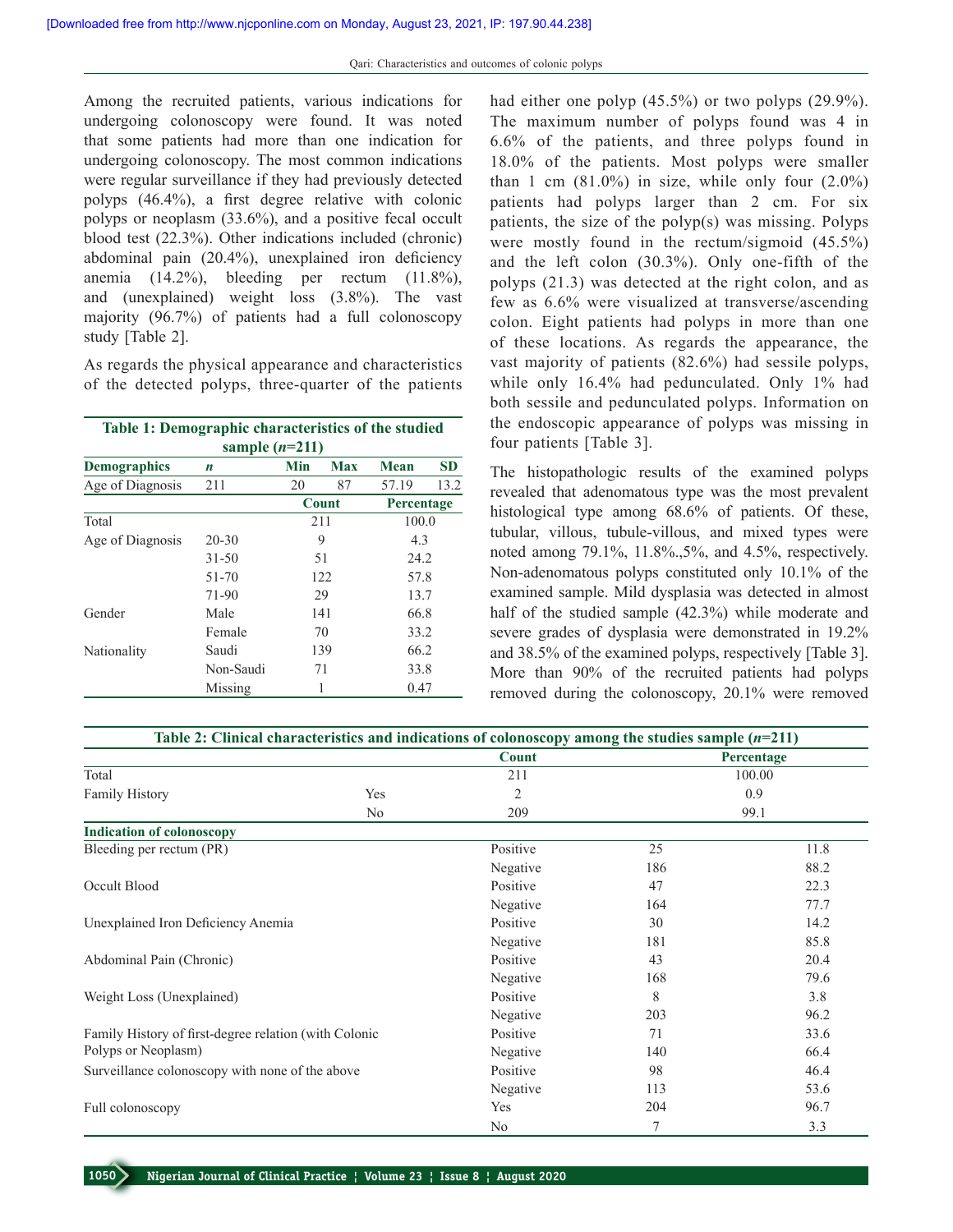**Table 3: Characteristics of the colonic polyps among the** 

Qari: Characteristics and outcomes of colonic polyps

| Table 5: Characteristics of the colonic polyps among the<br>studied sample $(n=211)$ |                             |                |            |  |
|--------------------------------------------------------------------------------------|-----------------------------|----------------|------------|--|
| <b>Variables</b>                                                                     |                             | Count          | Percentage |  |
| Total                                                                                |                             | 211            | 100.0      |  |
| Polyps                                                                               | 1 Polyp                     | 96             | 45.5       |  |
|                                                                                      | 2 Polyps                    | 63             | 29.9       |  |
|                                                                                      | 3 Polyps                    | 38             | 18.0       |  |
|                                                                                      | 4 Polyps                    | 14             | 6.6        |  |
| Size of Polyp/s                                                                      | $<1$ cm                     | 166            | 81.0       |  |
|                                                                                      | $>1-2$ cm                   | 35             | 17.1       |  |
|                                                                                      | $>2$ cm                     | $\overline{4}$ | 2.0        |  |
|                                                                                      | Missing                     | 6              | 2.84       |  |
| Endoscopic appearance                                                                | Pedunculated                | 34             | 16.4       |  |
|                                                                                      | Sessile                     | 171            | 82.6       |  |
|                                                                                      | Pedunculated and<br>Sessile | 2              | 1.0        |  |
|                                                                                      | Missing                     | 4              | 189        |  |
| Action                                                                               | <b>Biopsied Only</b>        | 17             | 8.1        |  |
|                                                                                      | Removed                     | 42             | 20.1       |  |
|                                                                                      |                             | 150            |            |  |
|                                                                                      | Biopsied and<br>Remove      |                | 71.8       |  |
|                                                                                      | Missing                     | 2              | 0.94       |  |
| If Removed:                                                                          | All                         | 183            | 95.3       |  |
|                                                                                      | Some                        | 9              | 4.7        |  |
| Location of the Polyps                                                               |                             |                |            |  |
| Rectum/Sigmoid                                                                       | Yes                         | 96             | 45.5       |  |
|                                                                                      | No                          | 115            | 54.5       |  |
| Left colon                                                                           | Yes                         | 64             | 30.3       |  |
|                                                                                      | No                          | 147            | 69.7       |  |
| Right colon                                                                          | Yes                         | 45             | 21.3       |  |
|                                                                                      | No                          | 166            | 78.7       |  |
| Transverse/Ascending                                                                 | Yes                         | 14             | 6.6        |  |
|                                                                                      | No                          | 197            | 93.4       |  |
| Histological Type                                                                    | No result                   | 21             | 10.1       |  |
|                                                                                      | Non-adenoma                 | 44             | 21.3       |  |
|                                                                                      | Adenomatous                 | 142            | 68.6       |  |
|                                                                                      | Missing                     | $\overline{4}$ | 1.89       |  |
| If Adenomatous:                                                                      | Tubular                     | 87             | 79.1       |  |
|                                                                                      | Tubulo-villous              | 5              | $4.5$      |  |
|                                                                                      | Villous                     | 13             | 11.8       |  |
|                                                                                      | Tubular and Villous         | 5              |            |  |
|                                                                                      |                             |                | 4.5        |  |
|                                                                                      | Missing<br>Mild             | 32             | 21.7       |  |
| Dysplasia                                                                            |                             | 22             | 42.3       |  |
|                                                                                      | Moderate                    | 10             | 19.2       |  |
|                                                                                      | Severe                      | 20             | 38.5       |  |
|                                                                                      | Missing                     | 90             |            |  |

with cold biopsy forceps, and 71.8% were removed through snare polypectomy. Only a few patients (8.1%) had their polyps biopsied without removal. All polyps were removed in 95.3% of the patients whereas partial removal was carried out in 9 patients (4.7%) [Table 3].

Follow-up endoscopy was conducted in only one‑third (39.1%) of the recruited patients. The follow-up period ranged from 6 months to 3 years. Among them, the number of follow-up colonoscopies

| the studied sample $(n=211)$                                       |                  |     |            |             |            |  |
|--------------------------------------------------------------------|------------------|-----|------------|-------------|------------|--|
|                                                                    |                  |     | Count      |             | Percentage |  |
| Total                                                              |                  |     | 211        |             | 100.0      |  |
| Carcinoma in situ                                                  | Yes              | 9   |            | 4.7         |            |  |
|                                                                    | No               | 181 |            | 95.3        |            |  |
|                                                                    | Missing          | 21  |            |             |            |  |
| Cleared polyps                                                     | Yes              | 98  |            | 46.4        |            |  |
|                                                                    | N <sub>0</sub>   | 113 |            | 53.6        |            |  |
| Surgical Intervention                                              | Yes              | 17  |            | 8.1         |            |  |
|                                                                    | No               | 194 |            | 91.9        |            |  |
| Deceased                                                           | Yes              | 9   |            | 4.3         |            |  |
|                                                                    | No               | 202 |            | 95.7        |            |  |
| Follow-up colonoscopy                                              | Yes              | 75  |            | 39.1        |            |  |
|                                                                    | N <sub>0</sub>   | 117 |            | 60.9        |            |  |
|                                                                    | Missing          | 19  |            |             |            |  |
|                                                                    | $\boldsymbol{n}$ | Min | <b>Max</b> | <b>Mean</b> | <b>SD</b>  |  |
| Number of colonoscopies                                            | 207              | 1   | 9          | 1.69        | 1.141      |  |
| Number of years since first<br>diagnosed with colonic<br>polyposis | 191              | 1   | 11         | 4.32        | 1.539      |  |

**Table 4: Follow-up and outcome of colonic polyps among** 

ranged from one to nine with a mean of  $1.69 \pm 1.41$ . For the patients on regular follow‑up, carcinoma *in situ*  was detected in 4.7% of patients on follow-up, and those patients did not have any malignant features at baseline colonoscopy. About half of the patients (46.4%) had their polyps cleared, while 8.1% required surgical intervention. Mortality occurred in 4.7% of the recruited patients on follow-up [Table 4].

#### **Discussion**

Identification of the nature of colonic polyps among a population is essential for the estimation of their potential risk to develop colorectal cancer.<sup>[16]</sup> In this research, a detailed evaluation of the clinical features, physical characteristics, and histopathological findings was carried out to identify the nature of colonic polyps in Saudi Arabia. Colonic polyps were detected in patients of various ages. Although the mean age was in the sixth decade (57.19  $\pm$  13.2 years), patients as young as 20 years and as old as 87 years had colonic polyps. In agreement with our results, researchers from the United States reported that around 40% of their patients who were diagnosed with colonic polyps were above the age of 50 years.[17] In various literature studies, males were found to be more affected by colonic polyps than females.<sup>[17,18]</sup> Similarly, more than two-thirds  $(66.8\%)$ of our recruited samples were males. Though an exact etiology for the higher prevalence of colonic polyps among men remain elusive, several theories were proposed.[19] Estrogen is proposed to have a protective effect against the development of colorectal polyp, and this action is mediated via estrogen receptor genes.[20]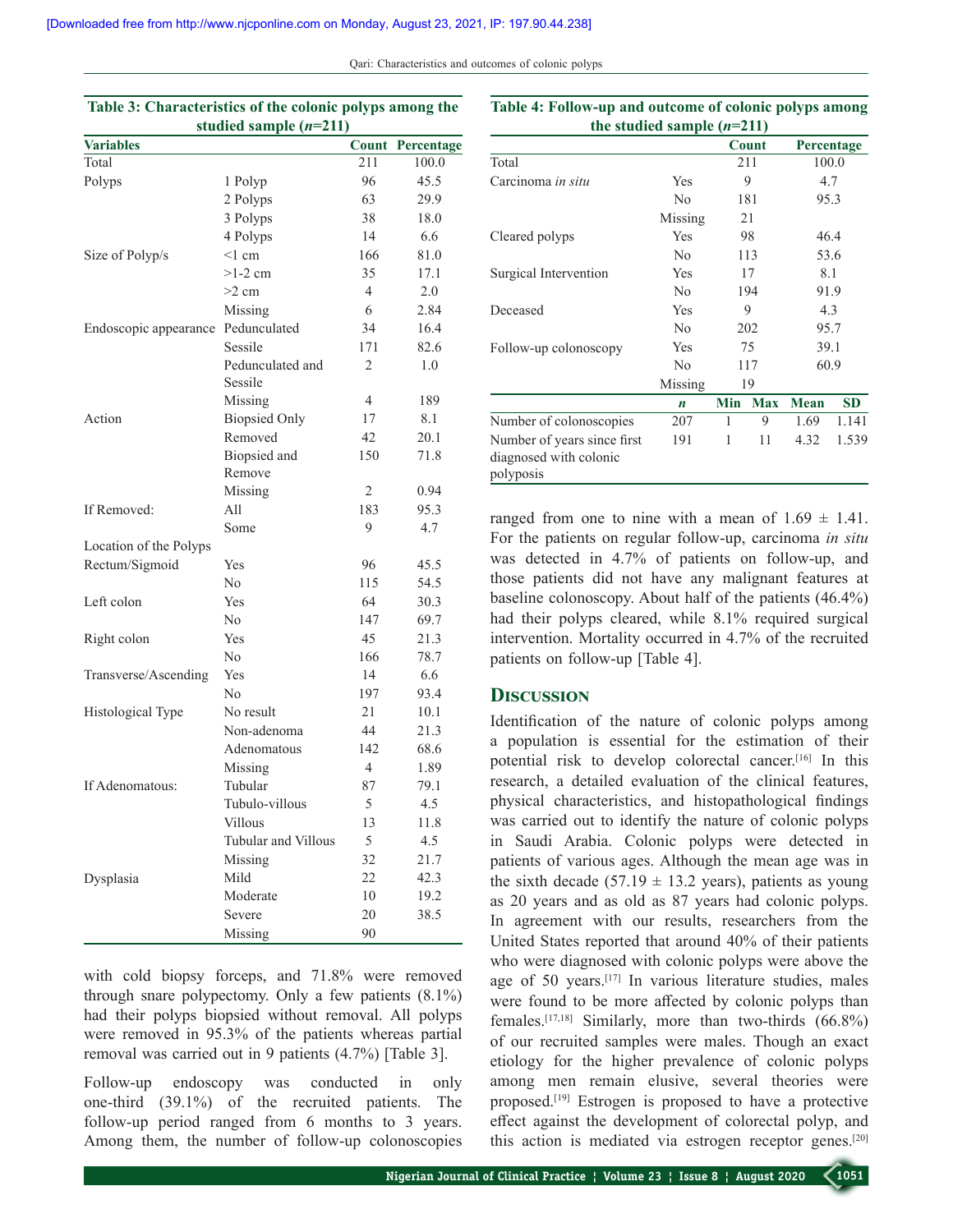Reduced bile acid production in females is proposed to reduce the colonic mucosa irritation and subsequently colonic polyp formation, and insulin-like growth factors are thought to play a role.<sup>[21]</sup> A family history of colonic polyps or colorectal cancer is a well-established risk factor for the development of colonic polyps and colectomy may be essential in some of these cases.[22,23] Therefore, it is essential to identify a load of family history among patients undergoing colonoscopy as a predictor of outcome. In our study, a family history of colonic polyps was detected in less than 1% of the recruited sample.

The vast majority of colonic polyps are asymptomatic.<sup>[24]</sup> However, they may present with frank bleeding per rectum, occult blood in stools, anemia, and/or alteration in bowel habits.[25] In this study, about half of the patients studied (46%) had their endoscopy as routine surveillance for regular check-ups. Another third  $(34%)$ underwent colonoscopic examination because they had a first degree relative with colonic polyps/cancer which reflects their good health education.<sup>[26]</sup> The remaining patients had various symptoms such as occult blood in stools, chronic abdominal pain, iron deficiency anemia, bleeding per rectum, and unexplained weight loss. In contrast, Long *et al*., in their study of 1234 patients with colonic polyps, reported that alteration in bowel habits and abdominal pain were the most frequently reported manifestations in their symptomatic patients.[27] More than 95% of the recruited patients had full colonoscopy indicating appropriate local awareness of the international guidelines of colonoscopy for screening and diagnosis of colorectal polyps and or cancer.[28]

In agreement with various literature studies, the most common physical features of the colonic polyps in the Saudi population were being single rather than multiple, small in size, and sessile. In another hospital-based study conducted in Yat‑sen University, Long *et al*. found that less than half of their patients (47.5%) had small polyps less than 5 mm.<sup>[27]</sup> However, more than two-thirds of their patients had multiple polyps. In this study, the most common histopathological type of colonic polyps was the adenomatous type occurring in more than two-thirds of the cases. The tubular subtype is the most prevalent variant among Saudi patients with adenomatous polyps occurring in up to 80% of the cases. Villous, tubulovillous, and mixed types were far less common. The patterns of dysplasia were also studied among the Saudi population recruited to this research, and the results revealed that the mild form of dysplasia occurred in more than 40% of the cases. However, severe dysplasia was similarly common (38.5%). Similar to our findings, Long *et al*. reported that tubular polyps were

the most common histopathological type.[27] Dell'Abate *et al*. reported that the small pedunculated adenomatous polyps were the most common.[27]

"It is essential" to identify polyps with a high risk of malignant transformation for early detection of any potential danger.[28,29] In our study, only 39% of the patients had follow-up endoscopy, and about 4.7% had carcinoma *in situ*. Though the number is small, the actual proportion of patients who have the risk for transformation to malignancy and the risk factors for malignant transformation could not be assessed in our study due to insufficient available follow‑up data. In literature, the risk of cancer transformation in patients with high-grade dysplasia was  $35\%$ .<sup>[30]</sup> Thus, it is recommended that healthcare authorities enhance the public and patients' awareness about the importance of regular surveillance. The general outcome of colonic polyps in the Saudi population seems to be favorable. About 8% of the patients required surgical intervention and 4.7% had carcinoma *in situ*.

The main strength of this study is that, to our knowledge, this is the first descriptive study of the clinical features, growth characteristics, and microscopic nature of colonic polyps in Saudi Arabia. It had also included patients of different ages and various polyp sizes, types, and numbers. On the other side, the main limitation is that it was conducted at a single center and thus, the results cannot be generalized. Future multicentric prospective studies are recommended for further identification and evaluation of the patterns of colonic polyps and their long-term outcomes.

#### **Financial support and sponsorship**

Nil.

# **Conflicts of interest**

There are no conflicts of interest.

### **References**

- 1. GLOBOCAN. Estimated Cancer Incidence, Mortality and Prevalence Worldwide in 2012. Section of Cancer Surveillance. 2012. [Online]. Available from: http://globocan.iarc.fr/Pages/ fact sheets cancer.aspx#.
- 2. Douaiher J, Ravipati A, Grams B, Chowdhury S, Alatise O, Are C. Colorectal cancer—global burden, trends, and geographical variations. J Surg Oncol 2017;115:619-30.
- 3. Alsanea N, Abduljabbar AS, Alhomoud S, Ashari LH, Hibbert D, Bazarbashi S. Colorectal cancer in Saudi Arabia: Incidence, survival, demographics and implications for national policies. Ann Saudi Med 2015;35:196-202.
- 4. Carethers JM. Hereditary, sporadic and metastatic colorectal cancer are commonly driven by specific spectrums of defective DNA mismatch repair components. Trans Am Clin Climatol Assoc 2016;127:81‑97.
- 5. Rogler G. Chronic ulcerative colitis and colorectal cancer. Cancer Letters 2014;345:235‑41.